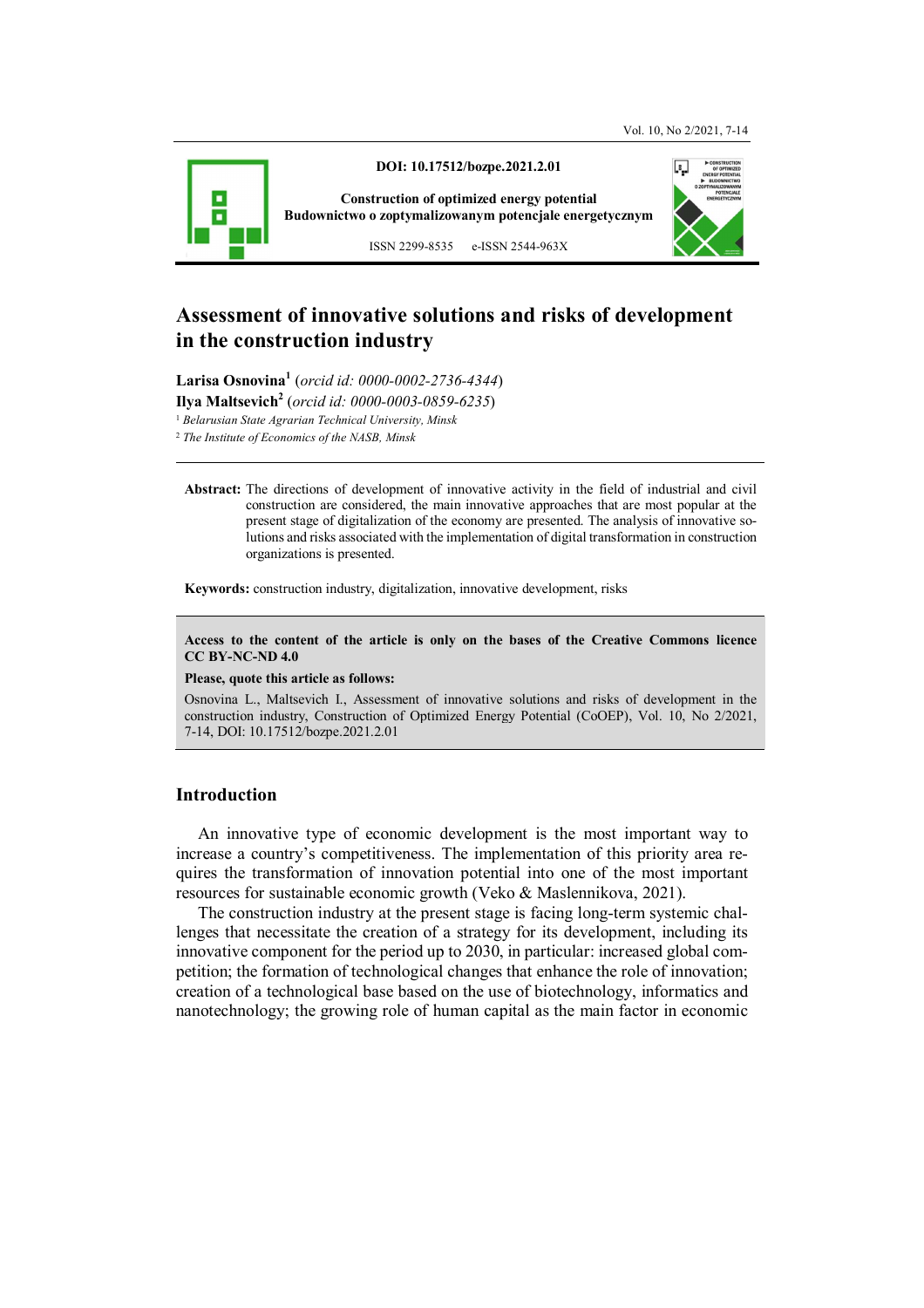development; depletion of the potential of the raw material export model of economic development due to the unstable situation on the world energy market, and the need to reorient financing from budget to investment, including, first of all, attracting funds from the population (*Strategy of innovative* …; Maltsevich et al., 2021).

The construction business is starting to introduce digital technologies with some delay. This is generally explained by industry specifics, strict regulations and conservatism. However, nowadays, the need for digital transformation is becoming quite obvious, which will allow organizations to maintain competitiveness in the market. Innovative solutions in the construction industry will prevent a decrease in the pace of construction, increase labor productivity, and will contribute to the creation of highly qualified jobs (through training personnel, which are necessary for the development of highly efficient industries, taking into account modern trends in the development of the industry), also the growth of R&D, etc. (*Belarus in numbers…*, 2020). The intensification of investment activities towards the introduction of digital technologies will allow a new level of construction organization to be attained. At the same time, the industry will face problems inherent in the innovation process as a whole.

#### **1. The purpose and objectives of the study**

The purpose of this work is to assess innovative solutions and risks for the development of the construction industry. In the course of the study, the task was set to identify, through the assessment system, the degree of implementation of innovative solutions and risks of the construction industry.

## **2. Research system and methodology**

The research was carried out using the methods of logical and comparative analysis, graphical presentation of information, methods of comparison, analogy and systematization, and a comprehensive review of industry literature.

In the economy of the Republic of Belarus, the share of the gross value added of construction products (408.9 million rubles in current prices) in the total gross domestic product (GDP) in 2019 amounted to 4.1 percent (National Statistical Committee). The average annual number of workers employed in construction is 6.2 percent of the total number of people employed in the country's economy according to data for 2019 (National Statistical Committee). The volume of contract work completed over the past decade reflects the stability of the construction industry.

However, due to a slowdown in industrial development and a drop in economic growth in trade and services in the context of a pandemic, in order to minimize their costs, many enterprises have stopped the expansion of production through new construction and at the same time have postponed current production. This situation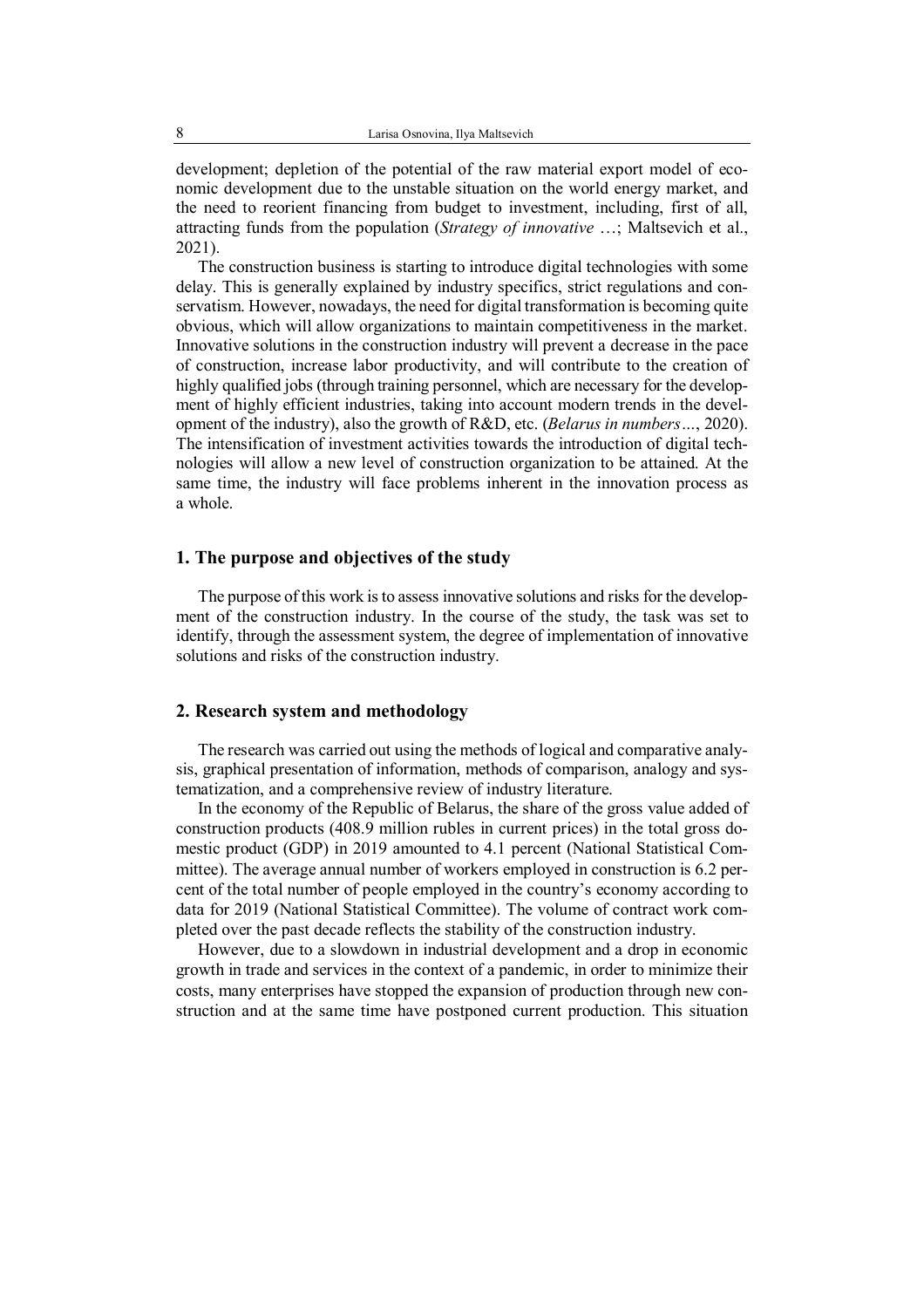leads to a reduction in the industry's contribution to the gross domestic product, a decrease in the volume of contract work, an aggravation of the problems of nonpayments, and a complication of the financial situation of construction organizations. The limited use of modern design technologies and insufficient responsibility of design organizations affect the timing and quality of the development of design documentation (Vasilyeva & Bachurinskaya, 2018).

In addition to weak investment activity, obstacles to the development of the construction industry include the monopoly position of individual construction companies, unnecessary administrative barriers, as well as imperfect technical regulation, and the imbalance of building codes and codes of practice with international standards. Ultimately, the gap in the interaction of the scientific, industrial and commercial environment impedes the continuous functioning of the innovation system and leads to a decrease in the competitiveness of the construction industry, which is due to insufficient investment, information opacity of the industry and the market (lack of objective data on construction companies and manufacturers of construction materials and products), inconsistency of business processes in construction companies with international standards (differences in regulatory and technical documentation and approaches to the organization and management of construction), and insufficient efficiency of the system for transferring innovative developments to construction production, etc. (Borisova & Abidov).

The reason for the reluctance of the construction industry in terms of innovations lies in the lack of commercial interest from the overwhelming majority of developers, since with a favorable market situation, a high rate of return can be obtained without the use of innovations.

The short-term business thinking that has developed among the subjects of the investment and construction process, limited by the time frame for the implementation of the construction project, does not contribute to the activation of the processes of introducing innovations. The developer plans and carries out its activities only within the approved schedule of the construction project. Everything that will happen after the completion of construction, most often, is not in their opinion, an area of responsibility or a subject of commercial interest. As a result, the requirements for resource and energy efficiency, for the cost of the subsequent operation of the facility are underestimated, which contributes to the use of obsolete, but quickly recouped materials and technologies (*On priority* …, 2019). Most of these factors affecting the decline in the competitiveness of the construction industry are interdependent and exacerbate the main systemic problems of the industry – technological backwardness, disunity, and closeness.

#### **3. Analytical research**

The solution of the indicated problems has, not only theoretical, but also practical importance, since it will improve the level of management and, on this basis, ensure the innovative attractiveness of the construction industry.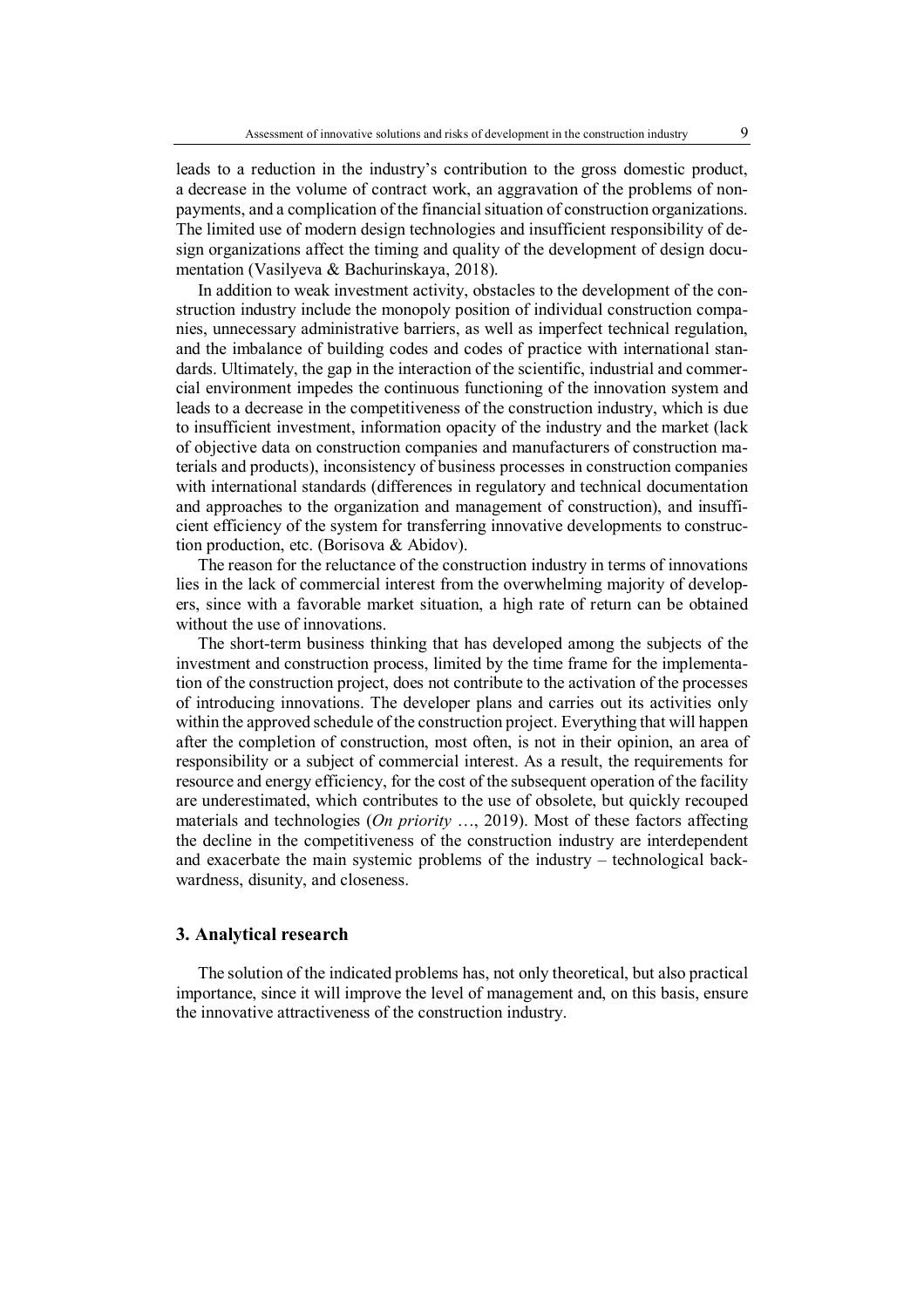An analysis of the literature on the problem showed that, in general, it is widely represented in scientific publications, which provides a basis for the formation of a system-integral idea of the subject of research. However, the publications do not pay enough attention to the issues of assessing innovative solutions and risks of development of the construction industry. This actualizes the need to substantiate the ways of assessing innovative solutions and risks in the construction industry.

The increase in the rates of economic development and production efficiency of the Republic of Belarus is associated primarily with the activation of innovative activities.

In 2020, the share of gross fixed capital formation in GDP for the Republic of Belarus amounted to  $24.8\%$ , investments in fixed assets  $-29633.3$  million rubles, investments in fixed assets per capita – 3152.2 rubles, construction – installation work was 15602.3 million rubles (52.7% of the total investment in fixed assets) (*Investments and construction*, 2021).

The main indicators of investment in fixed assets are shown in Table 1.

| Indicators                                      | Years |       |       |       |       |
|-------------------------------------------------|-------|-------|-------|-------|-------|
|                                                 | 2016  | 2017  | 2018  | 2019  | 2020  |
| Share of investments in fixed capital           |       |       |       |       |       |
| in GDP, $%$                                     | 19.7  | 19.9  | 20.4  | 21.4  | 20.2  |
| Fixed capital investment indices (in % of the   |       |       |       |       |       |
| previous year)                                  | 82.6  | 105.1 | 106.0 | 106.6 | 94.0  |
| Fixed capital investments per capital, thousand |       |       |       |       |       |
| <b>Rubles</b>                                   | 2.0   | 2.2   | 2.6   | 3.1   | 3.2   |
| Construction and installation work indices      |       |       |       |       |       |
| (in % to the previous year)                     | 83.8  | 95.6  | 105.0 | 103.9 | 101.3 |
| Construction and installation work indices,     |       |       |       |       |       |
| (in % to the previous year)                     |       |       |       |       |       |
| Technological structure of investments in fixed |       |       |       |       |       |
| assets (in % of the previous year) including:   |       |       |       |       |       |
| - construction and installation work            | 52.2  | 48.9  | 49.4  | 49.6  | 52.7  |
| - machinery, equipment and vehicles             | 37.5  | 40.0  | 40.3  | 40.0  | 36.8  |
| - other work and costs                          | 12.1  | 11.1  | 10.3  | 10.4  | 10.5  |

**Table 1.** Main indicators of investments in fixed assets (*Investments and construction*…, 2021)

The analysis of the given indicators in the Republic of Belarus shows their positive dynamics from 2016 to 2019 and their slight decrease in 2020 due to objective reasons (due to the pandemic). In accordance with the Directive of the President of the Republic of Belarus dated March 4, 2019 No 8 «On the priority directions of development of the construction industry», the relevance of the digital transformation of the industry (Fig. 1) in the Republic of Belarus is considered based on conceptual principles (*Directive of the President* …, 2019).

The digitalization of construction is inevitable, and in a pandemic it can be accelerated. The latest statistics for the construction industry show a fast growing and resilient sector. However, rising construction costs and labor problems, in addition to new regulations, reduce the likelihood of errors and losses.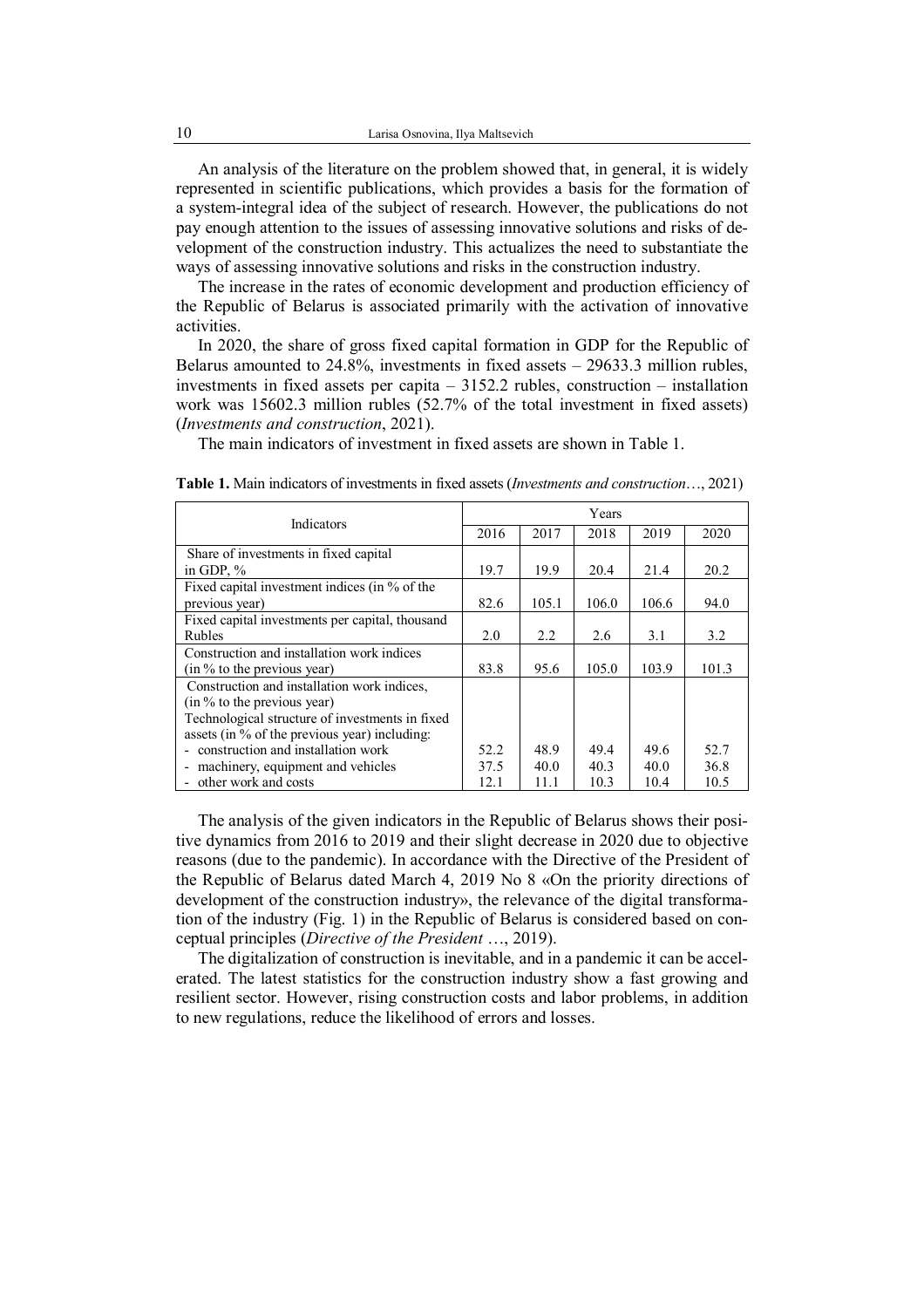

**Fig. 1.** Basic principles for the development of the construction industry in the Republic of Belarus

Source: developed by the author based on (Shumsky)

New technologies continue to reshape the construction site, improve the ability to win projects and increase profit margins. Trends and movements are changing the role of industry professionals and front-line workers. As the industry becomes more competitive and the market changes, the use of these trends in the construction industry will be beneficial for any construction firm (*National strategy* …).

Updating the above criteria allows you to change the construction time by reducing the cycle time, which allows you to prevent the loss of funds due to the "freeze" of construction (in case of an unfinished object, bankruptcy, refusal of loans and other situations).

Thus, the information technology of the organization serving the strategic goals of the construction business, are used to manage the activities of structures and facilities, financial, information, material flows, jobs and teams of people. The demand for information and information services ensures the active distribution of software products used in construction. The strategic goals for the development of the construction business are to ensure its manageability and quality, competitiveness and reduce the cost of performing business processes.

Within the framework of the National Strategy for Sustainable Socio-Economic Development of the Republic of Belarus for the Period up to 2030, the Digital Construction area is currently being developed, which is focused on the trends shown in Figure 2.

The idea of digitalizing the industry lies in the need to switch to electronic interaction of all participants in the investment and construction process through the formation of a single information environment. In this regard, a draft Decree "On digital transformation of building (structure) life cycle management" was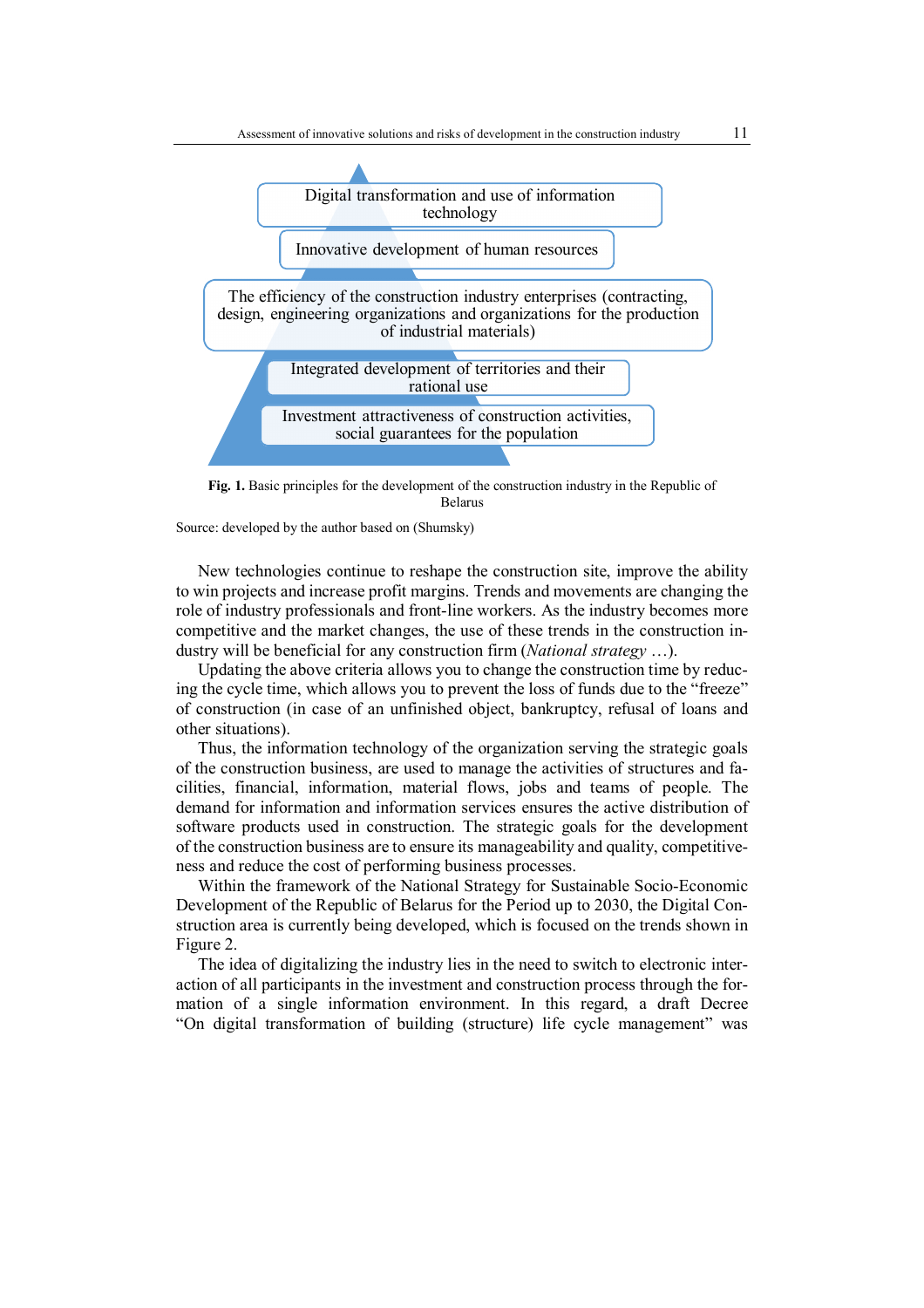prepared. One of the main directions, which is determined by the Decree, is the formation of a unified information environment for the construction complex (creation of a state construction portal) (Borisova & Abidov).



**Fig. 2.** Actual trends in the direction of "Digital construction"

Source: developed by the author based on (*Digitalization of construction* …, *Draft Decree* …)

For the purpose of digital transformation (informatization) of architectural, urban planning and construction activities, activities in the field of building materials, products and structures of the Republic of Belarus, improving the operation of construction facilities, as well as implementing a unified state policy in the field of information, informatization and information protection, it is planned to create:

- a state information system that provides support for the formation of a state system for the provision of electronic services and the implementation of state functions in electronic form through a single portal of electronic services based on basic and other state information resources integrated into the nationwide automated information system;
- center for informatization of the building complex in the structure of the republican unitary enterprise "Republican Scientific and Technical Center for Pricing in Construction" (Borisova & Abidov).

The expected economic effect of digitalization of construction will reduce the cost of managing a construction project (on average, it is 5-7% of the budget) due to the introduction of "digital" by 1.5% of the total. In addition, the quality of planning is also improved, which makes it possible to comply with all deadlines as closely as possible and avoid losses from downtime and late penalties.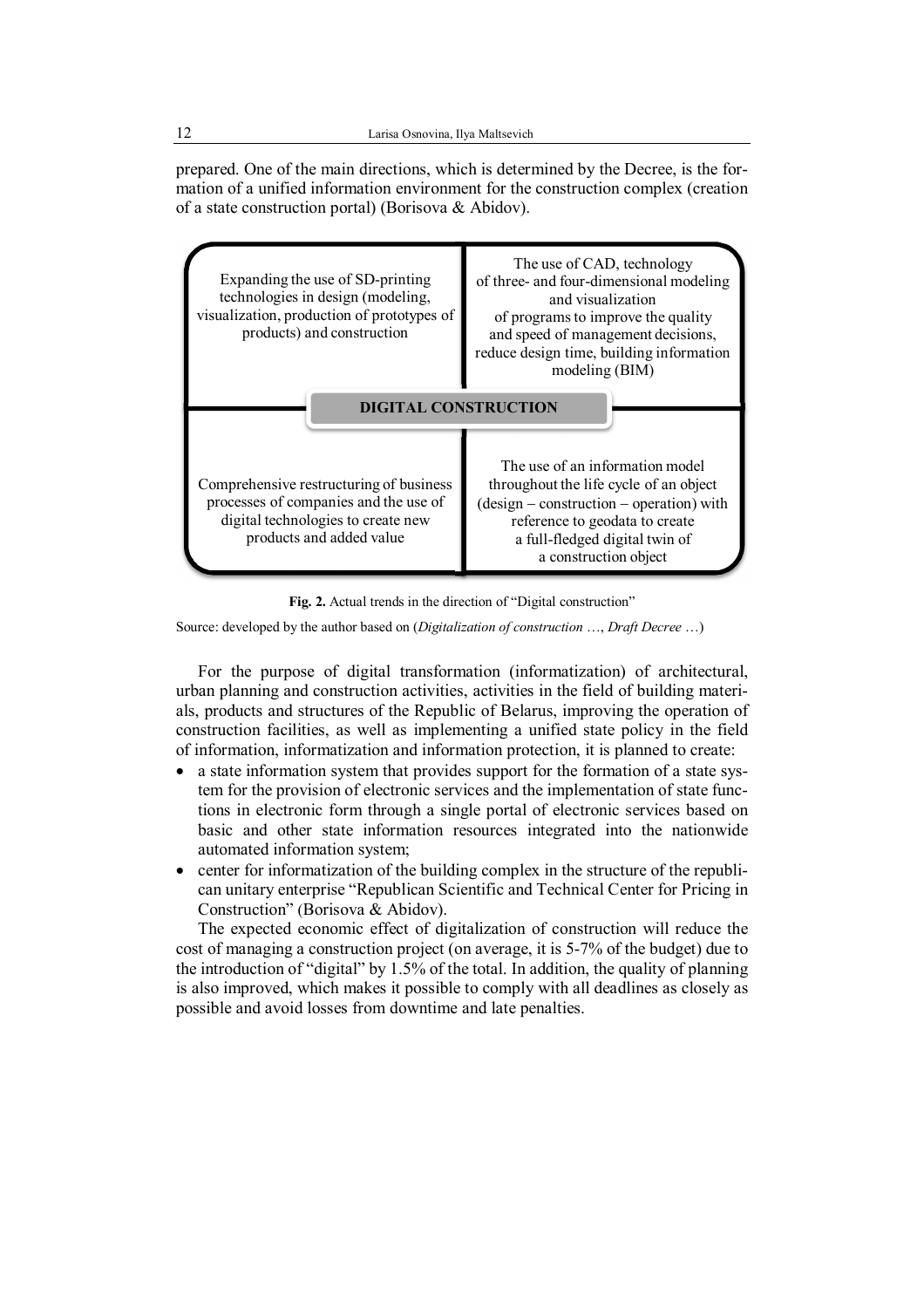At the same time, there are also new risks associated with issues of information security and data protection, data exchange and information availability. When digitalizing any process, it is necessary to pay special attention to data security, as it can be intercepted by competitors or intruders. It is no coincidence that during the period of a pandemic and self-isolation, the transfer of many companies to the remote work mode, the issues of protection, secure data transfer and cyber risks have become relevant.

#### **Conclusions**

The innovative solutions and development risks of the construction industry discussed in this article have revealed a number of problems that need to be solved in the near future.

Thus, any innovative solution has its pros and cons, although in most cases the positive effect clearly dominates. But, it is the minuses that are the deterrent factor for the investor, who sees, first of all, risks in the innovative project. In order for an investor to assess an innovative solution as profitable and promising, it is necessary to develop an analytical model that allows him to select those innovative projects that will satisfy him in terms of profitability and degree of risk.

The development of digitalization in the economy is associated with digitalization processes in the construction industry. To increase the competitiveness and export potential of the Republic of Belarus, innovative technologies are being developed. Digitalization in the construction industry will progress – there is a market demand, where efficiency and time and cost reduction are becoming a priority. Therefore, construction becomes smart not only in computer design, but also in the direct process of creating an object. Digital technologies will affect the profit of the construction industry, as it aims to optimize and efficiently implement the stages of the project from engineering surveys to the operation of the constructed object.

## **Bibliography**

*Belarus in numbers* (2020): Stat. Reference Book. Nats. stat. com. Rep. Belarus. Editorial board: I.V. Medvedeva et al., Minsk, Nats. stat. com. Rep. Belarus, 70 (in Russian).

Borisova, L.A. & Abidov, M.H. *Problems of digitalization of the construction industry* [Electronic resource]. Access mode: https://cyberleninka.ru/article/n/problemy-tsifrovizatsii-stroitelnoy-otrasl.

*Digitalization of construction*: *Trends 2020*. Access mode: https://businmoscow.ru/cifrovizacijastroitelstva-tendencii-2020/.

Draft Decree of the President of the Republic of Belarus "On digital transformation of life cycle management of construction objects". Access mode: https://docviewer.yandex.by/view/1132290217/.

*Investments and construction in the Republic of Belarus* (2021). National Statistical Committee of the Republic of Belarus [Electronic resource]. Access mode: https://www.belstat.gov.by/ofitsialnayastatistika/publications/izdania/ index 14323 /? special version = Y.

Maltsevich, I.V., Osnovina, L.G. & Maltsevich, N.V. (2021) *Innovative technologies in construction and their use*. Collection of the International Scientific and Practical Conference "Olzhas Suleimenov